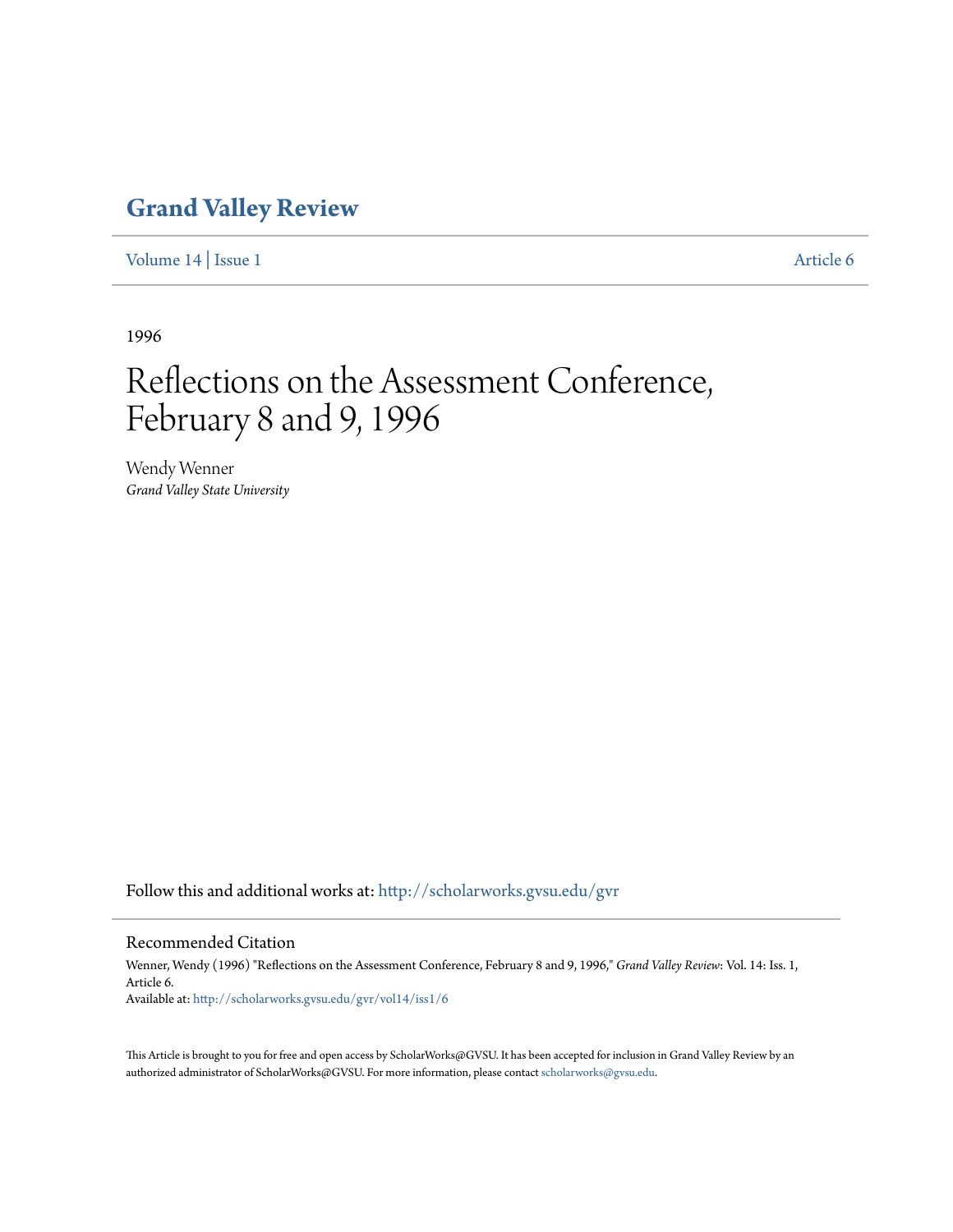## **REFLECTIONS ON THE ASSESSMENT CONFERENCE, FEBRUARY 8 AND 9, 1996:**

### *Wendy Wenner*

As part of our reaccreditation for North Central, academic and service units have articulated goals, developed measures, and begun to collect data that will measure the effectiveness of their programs. Assessment is not the same as evaluation. Evaluation most often measures individual performance; assessment focuses not on individual performance, but on how effectively a program meets its stated goals. Assessment answers such questions as these: "Are we doing what we say we do?" "Are students getting from our programs what we hope they will?" "Have we set our goals high enough?" "Are there ways we can improve our programs to meet our goals?" In assessment we collect data and use that data to improve.

The recent Assessment Conference was more challenging and useful to me than I expected it to be. I expected to learn something; I even expected to learn a lot; but I didn't expect to have my ideas about assessment shifted as much as they were. The conference jogged my imagination and encouraged me to think harder about ways to make assessment meaningful to our department and division. Conversations with folks from other divisions, schools, and service units provided a collegiality and the opportunity to share what is happening here that we haven't had since we started the assessment project. I came away from the conference with new energy and a new perspective on what we might do to make assessment really work for us.

The purpose of the conference was to broaden dialogue on campus about why and how we are doing assessment and how we can do it better. Provost Niemeyer opened the conference with remarks about our commitment to the North Central Accreditation body to create a process to measure our performance across the campus. President Lubbers closed the conference with remarks on the critical issues that face Grand Valley as we move into the future. The speakers at the sessions and workshops were Karl and Karen Schilling, from the University of Miami of Ohio. Both Karl and Karen have an impressive list of published articles on assessment and consulting engagements with universities around the country. They had studied what we have done with assessment at GVSU, and they came prepared to challenge us.

The Schillings convinced me that assessment is not going to go away and that, although assessment can be a hoop-jumping exercise, it can also be a way to generate meaningful information to improve our programs. What the Schillings suggested, though they never used the term, is that GVSU become a "learning organization"-one in which everyone on all levels is asking questions about how we are doing the job we are trying to do and looking for ways to do it better. Assessment is not just a quantitative measurement for an outside accrediting body.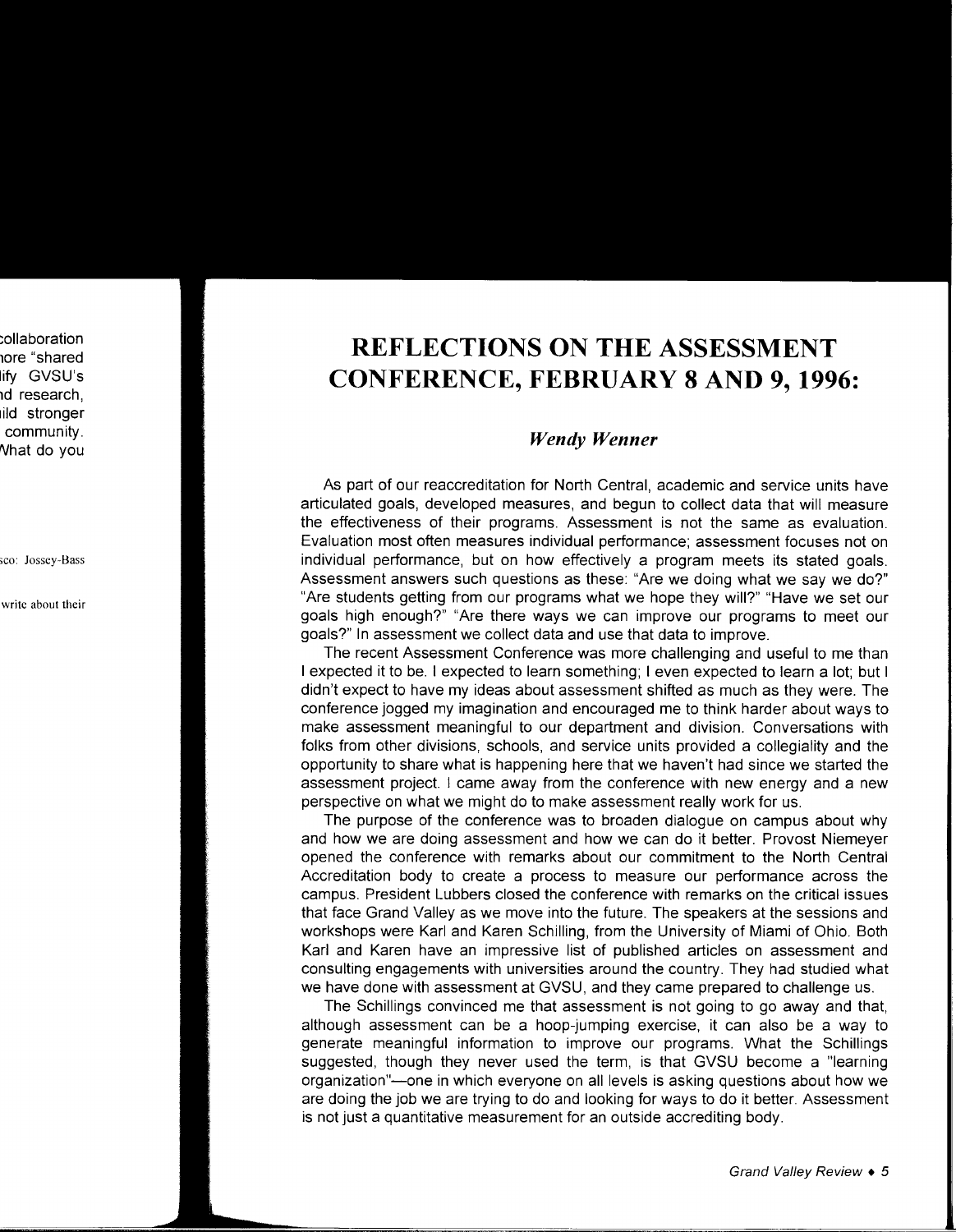Karen and Karl worked as a "tag team." Karen provided us with background information on the latest conceptual and methodological advances in assessment, and Karl "worked the crowd," as he said, challenging us to think about the metaphors we use to describe education, the roles we play in it, and the mind sets we might have that keep us from thinking about assessment as more than just statistics. Assessment, according to Karen, needs to be tied to the life of the faculty and service units and to the things we value. The fear is that assessment is reductionist and won't tell us much about what is important to us. But good assessment can both lead to conversations about what we hold to be most important and bring us closer to being what we want to be as a university.

Karen outlined a series of conceptual and methodological advances that have made assessment more meaningful:

- 1. A shift from assessing only the end product of a program to assessing the value the program adds to what students bring to the institution.
- 2. A shift away from testing minimal competency to assessment that leads to real quality improvement.
- 3. The recognition of differences in the epistemological methods of different disciplines which make different kinds of assessment appropriate.
- 4. A redirection of the focus of assessment from disembodied outcomes to students and the learning process.
- 5. A broadening of assessment to include larger institutional goals which encourage diversity, internationalization, and service learning.

Karen also suggested six methodological advances that can help us rethink institutional assessment:

- 1. A recognition of the limits of large scale standardized testing.
- 2. A move away from narrow control over measurement by psychologists.
- 3. A general dissatisfaction with measurements that are not meaningful.
- 4. A focus on the learner and learning and not just the teacher and teaching.
- 5. A move toward multiple measures and multiple interpretations of the data that we do collect.
- 6. A new interest in generating information that is truly of interest to faculty and service personnel.

Karl asked the audience to think about the metaphors we use to describe the educational experience. He suggested that we might be using the "pornography" method of grading: e.g., "we know an A paper when we see it!" Instead, we might consider using a baseball metaphor for trading students: e.g., "I'll give you three quiet ones for three talkative ones." Or we might think of the university as a orchestra: Are we, as oboes and violins, playing the same piece together, or are some of us playing Haydn while the others play Cage. We need to begin creating conversations that will make our curriculum visible, allow us to see our collective work, and help us